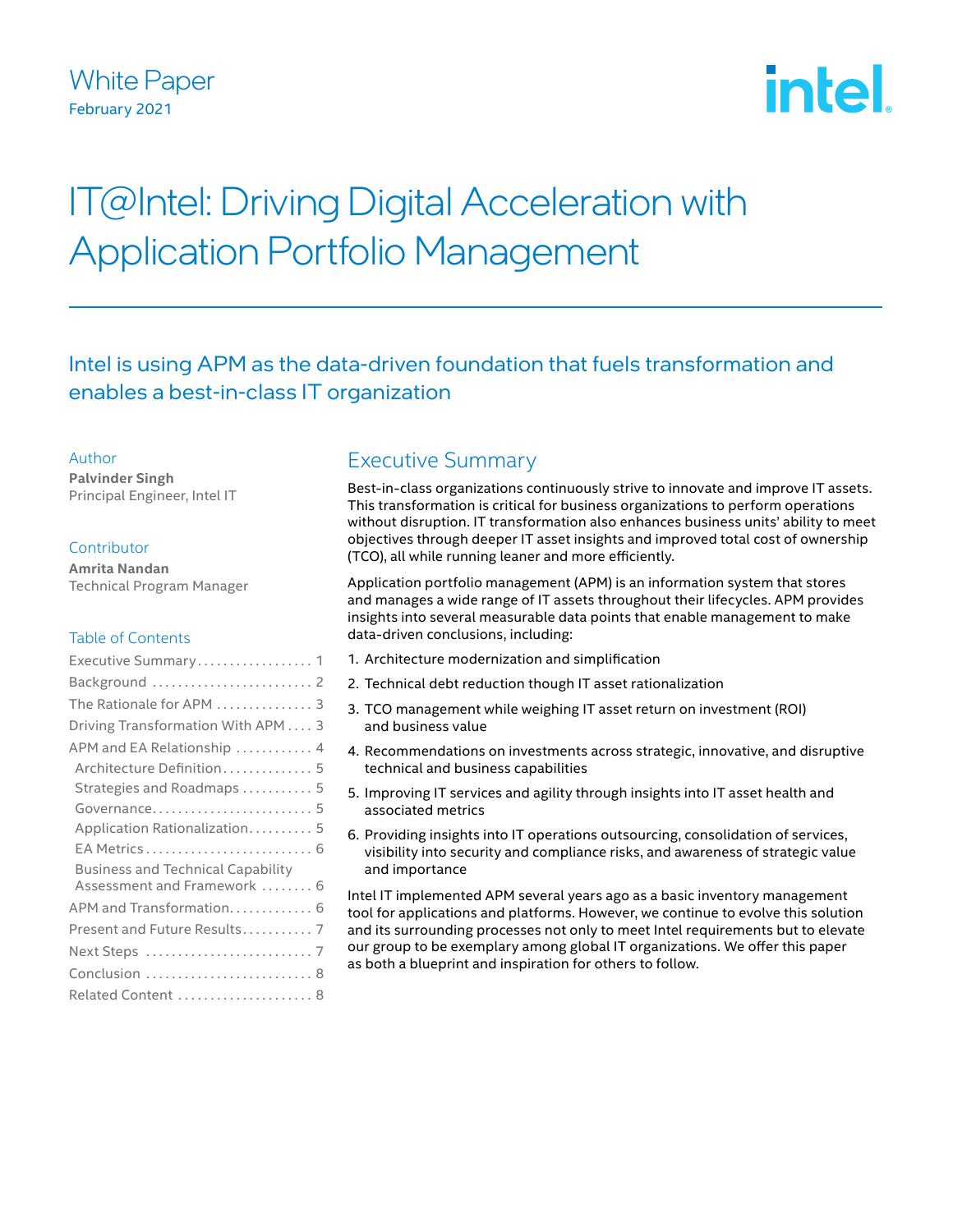#### <span id="page-1-0"></span>Acronyms

| <b>APM</b>    | application portfolio management            |  |  |
|---------------|---------------------------------------------|--|--|
| <b>BDAT</b>   | business, data, application, technology     |  |  |
| ΕA            | enterprise architecture                     |  |  |
| KPI           | key performance indicator                   |  |  |
| <b>PESTEL</b> | political, economic, social, technological, |  |  |
|               | environmental, legal                        |  |  |
| <b>ROI</b>    | return on investment                        |  |  |
| <b>SWOT</b>   | strength, weakness, opportunity, threat     |  |  |
| TCO           | total cost of ownership                     |  |  |
| <b>TIME</b>   | tolerate, invest, migrate, eliminate        |  |  |
|               |                                             |  |  |

#### **Glossary**

**IT Assets** An integral piece of software or hardware within an organization's systems and network infrastructure. Tracking IT assets within an IT asset management system can be crucial to the operational or financial success of an enterprise.

## **Background**

For over 15 years, Intel has been using the application portfolio management (APM) solution for comprehensive inventory, analysis, and evaluation of IT assets, and we are continuously evolving this solution. APM provides deep, actionable insights into measurable data points to help stakeholders and management make data-driven strategic decisions that result in transformation and innovation to support business outcomes.

The APM framework encompasses a broad range of IT assets spanning several viewpoints across the entire business, data, application, and technology (BDAT) stack, all of which enable deep analysis. As shown in Table 1, this solution incorporates several systems of reference in addition to being the system of record for data elements across the BDAT domain.

#### **Table 1.** BDAT Stack and Elements within the APM

| <b>Domain</b>     | <b>Elements</b>                                                                                                                                     |
|-------------------|-----------------------------------------------------------------------------------------------------------------------------------------------------|
| <b>Business</b>   | • Drivers, vision, mission, goals, strategies, objectives,<br>and key performance indicators (KPIs)                                                 |
|                   | • Business capabilities (aka enterprise capability<br>model or catalog) and business processes                                                      |
| Data              | • Data objects, ownership, classification, and retention                                                                                            |
| Application       | • Applications, platforms, and APIs                                                                                                                 |
| <b>Technology</b> | • Data centers, hosting environments (public, private,<br>hybrid), servers, storage, network components<br>• Technologies with supplier association |

Each IT asset (also referred to as an element in this context) has its own lifecycle along with financial, operational, delivery, organizational, and transformational attributes. Most of them are interconnected and mapped using several enterprise architecture (EA) tools. For example:

- An EA documentation and modeling tool
- An IT service management suite
- Security and risk assessment solutions
- Several other solutions, including project and portfolio management, software asset management, discovery tools, entity and relationship modeling, and business process management and mining

Figure 1 captures a high-level view of many of the primary IT assets and their interconnectedness within the APM framework.

It is important to highlight that APM is not simply an applications system of record; there is more to an application than its name. Each IT asset in our APM database typically links to over 50 associated attributes that are either entered in the system or sourced from other enterprise solutions. These attributes help with analysis on dependencies and the levels of interconnection between assets and their attributes. The APM framework includes all the attributes associated with each element and connectedness of these elements with each other.



**Figure 1.** APM is the centerpiece of EA, with analytics (purple), governance (light blue), "what" is being tracked (dark blue), and integrated inbound and outbound data integration systems (yellow/green).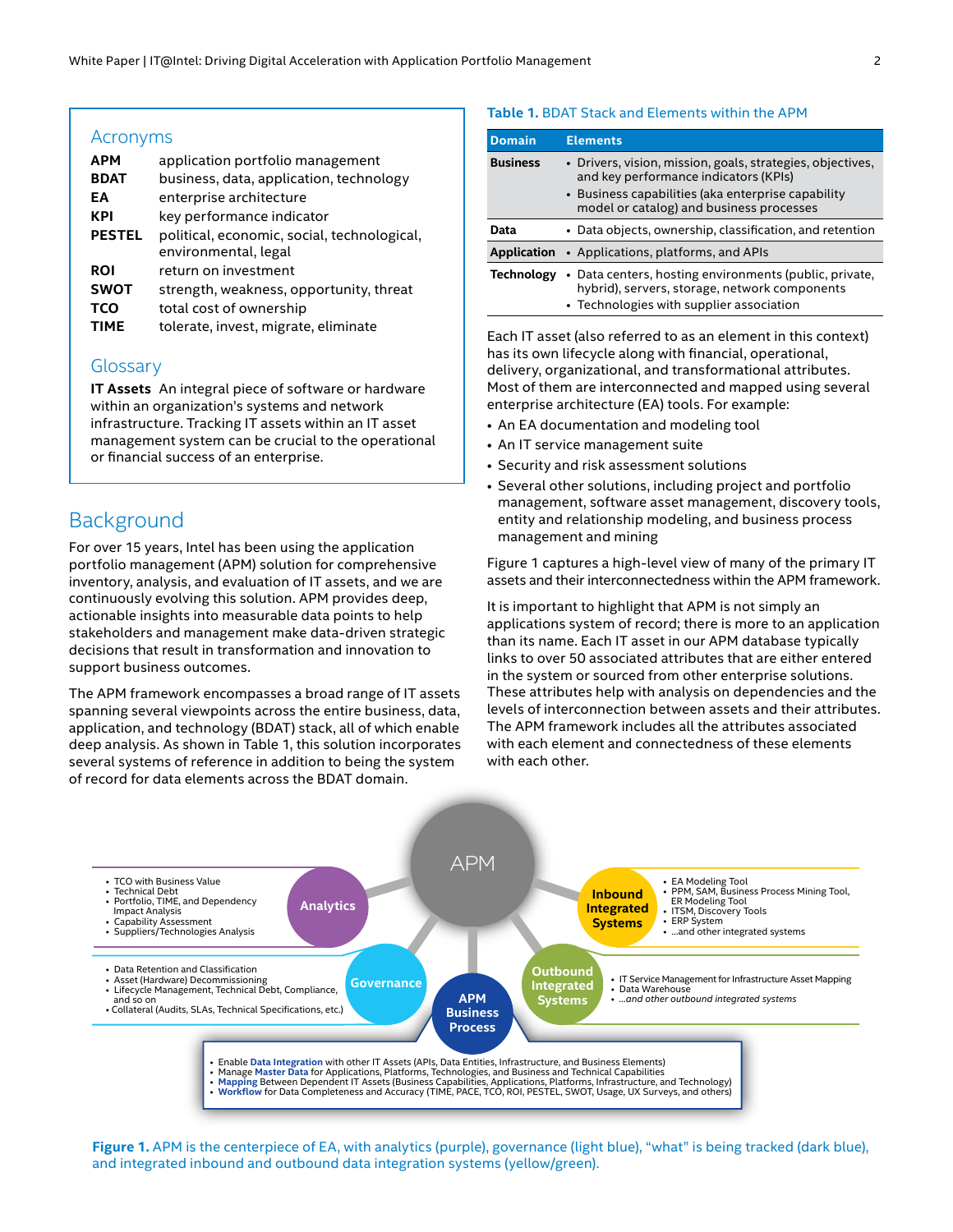## <span id="page-2-0"></span>The Rationale for APM

Since APM applies across the entire enterprise, it should theoretically prevent silos. However, in reality, silos may develop unless Intel's business units see the value of APM and support it with thorough, accurate disclosures. We noted in our white paper "[Enterprise Architecture: Enabling Digital Transformation at](https://www.intel.com/content/www/us/en/it-management/intel-it-best-practices/enterprise-architecture-transformation-paper.html)  [Intel"](https://www.intel.com/content/www/us/en/it-management/intel-it-best-practices/enterprise-architecture-transformation-paper.html) how broad initiative support has been uneven across Intel business units in years past. This hampered our ability to identify technical debt or ascertain optimal strategic steps moving forward. Intel's efforts towards organizational EA alignment now enable us to implement the true potential of APM.

#### Addressing Critical Business Questions

APM allows us to address many critical business questions, such as the examples below.

Do we know all the capabilities supporting our mission‑ and business-critical objectives? If so, what is the health status of these capabilities, and what are our investment plans to continue making these capabilities modern and best-of-breed? Answering these questions will help management look deeper into capability maturity levels; user feedback; industry benchmarks and trends; and exposure to any potential risks including aging technologies and insights into PESTEL and SWOT analyses. Eventually, these data points will help management make data-driven investment decisions to improve these business-critical capabilities. This exercise will help business organizations with agility and improve their time to market for delivering products and services. Simultaneously, IT will act like a partner by providing core foundational framework and data that enables such analysis.

#### Do we know the TCO and ROI of the applications and/or platforms?

Answering this helps us to determine current spending relative to ROI and if action is necessary to reduce complexity and total costs. APM lets us see expense vectors with trends such as risk, support, and user experience and uses them for total cost calculations.

#### Do we know supplier and technology footprints by value stream, service, or capability?

Enterprises can be overdependent on suppliers and/or their products and services. Perhaps they may be dependent upon technologies that could expose license or security risks. Or organizations may be missing opportunities by under-utilizing their products and services while overpaying them against use. Similarly, organizations may have inadvisable exposure to non-strategic suppliers.<sup>1</sup>

#### Are we able to gauge impacts over time?

Tracking the changes to IT assets, their attributes, and properties is important to determine the overall maturity and lifecycle performance of an asset. APM enables us to accurately track these changes and the rate of change, or responsiveness. We gain additional insights by linking the APM system with other systems, such as our EA Tool, API Hub, and several other Business of IT operational tools.

Do we know the end-to-end, current business value of applications?

APM offers integrated TIME modeling (see the [Application Rationalization](#page-4-1) section), pace layering, and cost-value metrics (as illustrated below). These tools help us make informed to support our major strategies, including mobile, cloud, SaaS, open source, and COTS versus in-house solutions.



To derive investment recommendations or priorities, applications are shown on a "heat map." This creates insights into each application's cost-value impact over time to help create future plans.

## Driving Transformation With APM

Best-in-class IT provides complete visibility into operational, delivery, financial, organizational, and transformational metrics. That visibility enables us to obtain answers to pressing questions around operational services availability. Is it at or near the top of the range for similar organizations? Alternatively, how competitively does an organization deliver solutions, and is that delivery done at a relatively profitable cost? In the financial domain, what is actual spend versus budget? For transformational investigation, is Intel reaping the benefits of its investments or other strategic initiatives into cloud platforms? Are artificial intelligence investments yielding tangible improvements in agility? Our goal is to use our APM framework to find answers to such questions that can then be presented to management.

Non-strategic suppliers are suppliers/vendors with competitive advantage, financial or PESTEL risks, shrinking or negative growth, stagnant or declining product evolution, and current and anticipated future costs are greater than returns.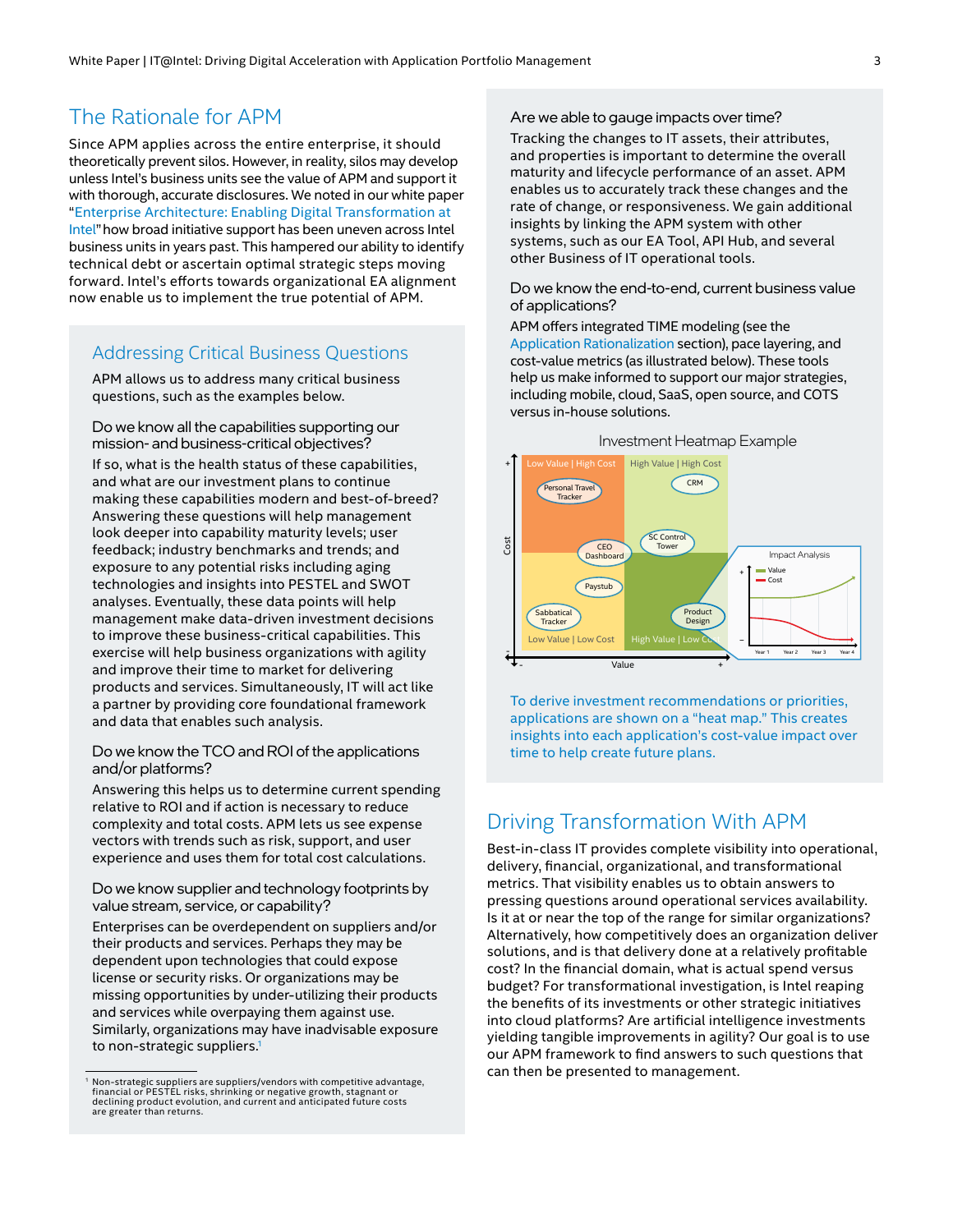<span id="page-3-0"></span>APM can elevate and accelerate the four stages of IT organizational evolution: Foundation, Transform, Innovate, and Best In Class. When we started our company-wide pursuit of best-in-class IT, we primarily focused on hardening and maturing our foundational capabilities—defining what we do and making sure we were doing it. Once those essentials were met, transformation could begin. Without having the foundation covered, transformation may prove extremely difficult or impossible. Once the enterprise is making peak use of available tools and strategies, it can then innovate and develop new approaches to achieving toplevel goals. This might mean developing a new production technology or crafting an in-house application with novel functionality unavailable from the open market. Finally, when these stages are functioning in an interconnected way across the organization, and the efforts made at each stage yield consistently excellent results, true best-in-class IT can be achieved.

APM can and should act as a foundation for all these stages as it constantly provides visibility into the maturity levels of each capability. As Figure 2 indicates, APM elevates each step. With an APM system fully stacked with all possible data, we have much faster, more thorough insights into where foundational pursuits may be wasteful or misfiring. Transformation can execute more quickly because IT knowledge is aligned across business units, which minimizes poor communication and project thrash, and all parties can see the impact of transformation on business metrics in less time. With so much visibility into IT assets and tuning their financial underpinnings, there will be more resources available for innovation and further ongoing improvement through APM-driven feedback loops.

#### Driving Digital Acceleration with Application Portfolio Management



**Figure 2.** APM has the potential to elevate the drive toward best-in-class IT while potentially accelerating the steps already under way.

## The Relationship Between APM and EA

When an attribute is linked to an IT asset, it automatically maps to other dependent IT assets. For example, if the lifecycle of a technology asset is shorter than the lifecycle of an application, the APM framework will raise alerts to upgrade the technology before it is unsupported by the supplier. Figure 3 offers a high-level view of the network that exists between EA elements. For example, these connections make it possible to have business goals tie directly to technology suppliers.



#### **Figure 3.** The interconnected EA framework highlights how APM dependencies can flow between IT asset attributes.

In the previously mentioned [Intel EA white paper,](https://www.intel.com/content/www/us/en/it-management/intel-it-best-practices/enterprise-architecture-transformation-paper.html) we discussed how a federated EA operating model could help Intel solve organizational challenges related to people, processes, and tools. Stated differently, EA helps in our pursuit to be a best-in-class enterprise, and APM serves as one foundational framework or capability to accomplish this.

Within EA, we have created two major deliverable areas: core activities and deliverables and IT asset management analytics (Figure 4). Exploring these areas more closely will make it easier to understand how APM correlates with other EA activities. The five categories in IT asset management and analytics section interconnect and occasionally overlap.



**Figure 4.** APM plays a critical role within Intel's broader EA efforts, but it is still only one of several essential and interwoven domains.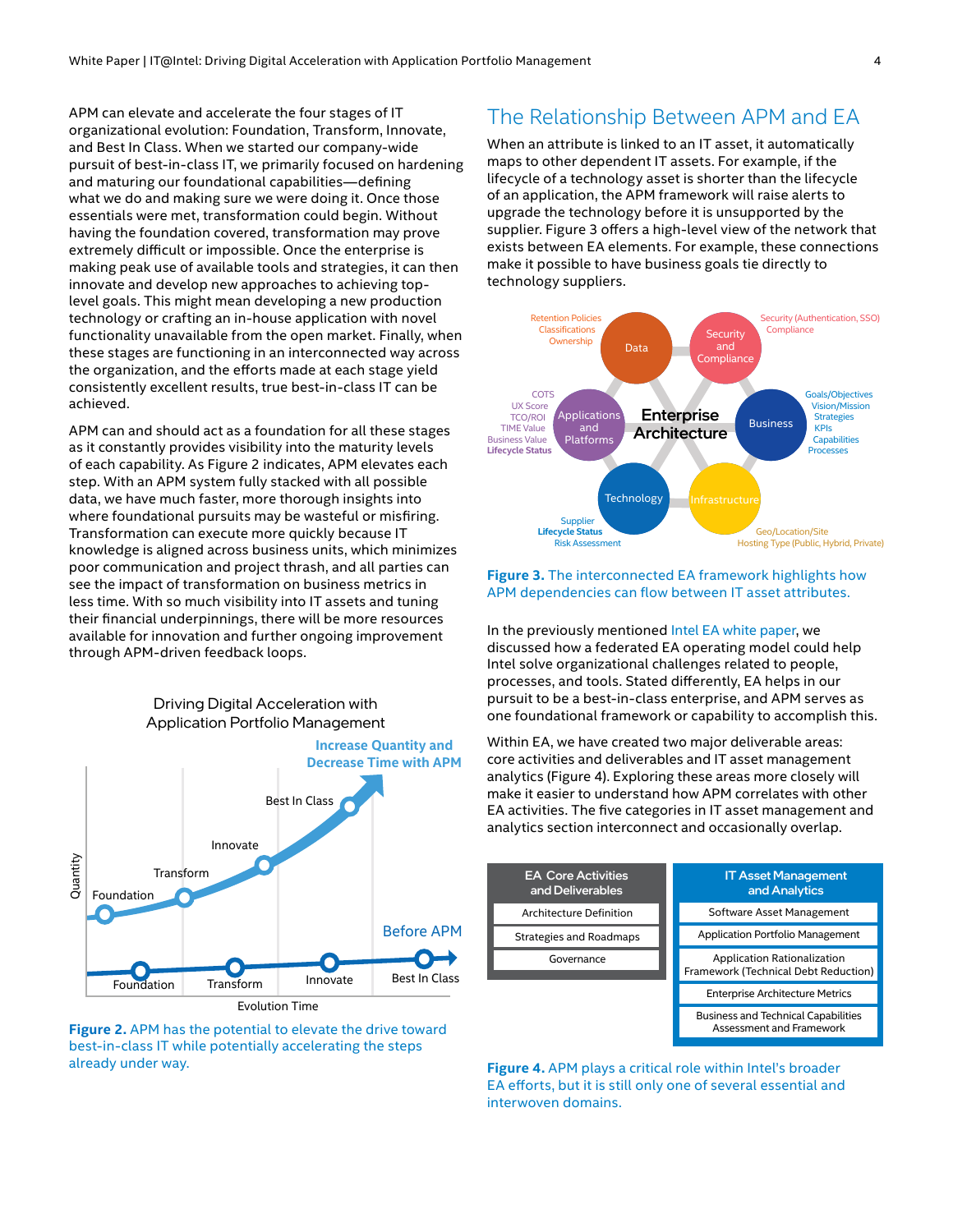#### <span id="page-4-0"></span>Architecture Definition

Table 2 displays a list of document/blueprints created using our EA tool as applied to our BDAT stack. In the document/ blueprint column the elements (IT assets) are sourced from APM and other IT business tools. To create these architecture blueprints, APM data is central in defining the interconnects and relationships among these elements.

#### **Table 2.** Example of Blueprints Created using our EA Tool

| <b>Domain</b>      | <b>Document/Blueprint</b>                                                                                                                                                                                        |
|--------------------|------------------------------------------------------------------------------------------------------------------------------------------------------------------------------------------------------------------|
| <b>Business</b>    | Business outcome statement, business reference<br>architecture, process flow diagrams, organizational<br>decomposition, business use case diagrams, and<br>transition evolution roadmap (of business capability) |
| Data               | Information flow diagrams, data models, and enterprise<br>data catalog                                                                                                                                           |
| <b>Application</b> | Application reference and solution architecture                                                                                                                                                                  |
| <b>Technology</b>  | Infrastructure architecture and application deployment<br>model                                                                                                                                                  |

#### Strategies and Roadmaps

To be successful, it is critical for an IT organization to understand business strategies, visions, missions, goals, objectives, and key performance indicators (KPIs). APM, along with the EA tool, helps management understand impacts if and when there are any strategic shifts for the corporation or any major transformational or M&A activity is underway. Roadmaps highlight dependencies and underlying impacted IT assets, whether new or existing.

#### **Governance**

Figure 5 shows how governance overlays the various EA domains. APM plays a core role in enabling EA governance automation across the BDAT stack.



**Figure 5.** Governance plays a key role in all EA domains.

#### BDAT Governance Examples

#### Within the business domain

APM contains a comprehensive list of business capabilities highlighting end-to-end interdependencies on applications, platforms, data objects, and infrastructure components. This information helps business stakeholders analyze, monitor, and govern the solution delivery via IT and business roadmap alignment. Since APM contains collateral including service level agreements (SLAs), product requirements documents, technical design documents, KPIs, and audits, it provides insights into business justification and other reasons for creating and supporting the solution.

#### Within the data domain

APM provides insights into security, risk, and compliance assessment, including data classification, data APIs, and data platforms integrated with an IT asset.

#### Within the applications and platforms domain

APM provides the lifecycle status and dependencies for infrastructure components that eventually help with decommissioning assigned hardware assets when an application is eliminated. Factors such as financial data, usage metrics, user experience score, incidences, and business value allow a service owner to govern the trends surrounding such data points and make necessary adjustments to the solution's TIME model.

#### Within the infrastructure domain

Through integration with IT service management, Intel IT's APM details an environment's scalability and security as well as how that environment adheres to our disaster and recovery requirements.

#### Within the supporting activities domain

APM also plays a range of roles, from comparing the costs and values of pilot programs to assessing and vetting vendor offerings.

#### <span id="page-4-1"></span>Application Rationalization (Technical Debt Reduction)

Another zone of IT/business unit governance partnership includes managing technical debt. We might think of technical debt as being conceptually linked to "minimum viable product." There are short-term gains to rushing a project out the door. There are also long-term gains (lower support costs, higher adoption rates, and so on) by creating a more finished, higher-quality project. The gap between these two is technical debt. Over time, accumulating technical debt can lead to diminishing productivity, reduced quality, and perpetual revision cycles.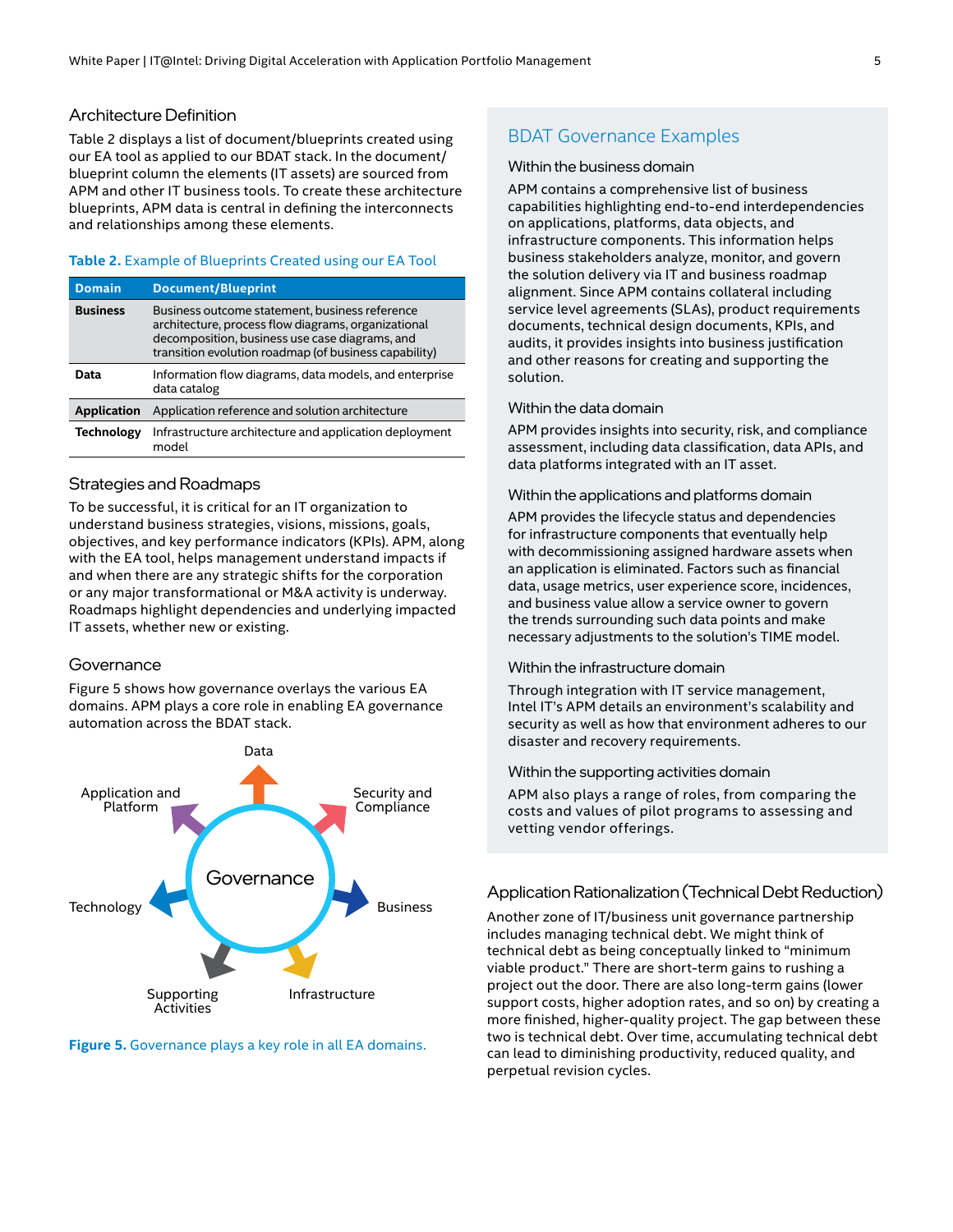<span id="page-5-0"></span>Identifying technical debt can be difficult and nuanced, but Intel IT has created a scale to measure it. Following are the key factors we use to measure technical debt:

- **Redundant/duplicate solutions enabling similar business process or functions.** This could be applications, platforms, data containers or hubs, or APIs.
- **Solutions with risk.** This includes exposure to security threats, compliance, copyrights, and licenses as well as solutions running on unsupported vendor products and/or out-of-compliance capabilities.
- **Underutilized technical or business capabilities.** These will be characterized by total costs outstripping ROI, either currently or in the future. Imagine investing in a unified messaging solution that employees only use for phone calling.
- **Lack of reusability.** Abstraction layers (or wrappers) to consolidate several APIs can help increase re-usability.
- **Solutions with below-average user experience, performance, usability, or accessibility.** APM data will help spotlight these factors.
- **Unscalable and/or unyielding solution architecture.**  This will limit ability, either technically or financially, to scale up or out.
- **Solutions delivered by nonstrategic suppliers:**  – Supplier/vendors with competitive advantage
	- Financial or PESTEL risks
	- Shrinking or negative growth
	- Stagnant/declining product evolution
	- Current and anticipated future cost of TCO is greater than returns

Some may approach application rationalization and/or TIME recommendations with reasoning based on associations with similar applications or even hunches. But APM metrics and analyses will provide objective data to support (or reject) a position and greatly simplify the process of creating tools to substantiate recommendations, such as the grid shown in Figure 6. For more information on Intel's use of the TIME model, see our [white paper](https://www.intel.com/content/www/us/en/it-management/intel-it-best-practices/enterprise-architecture-transformation-paper.html) on technical debt.



**Figure 6.** TIME model decisions may be visualized and summarized on a quadrant grid according to technical and business fitness levels.

#### EA Metrics

EA metrics help organizations take necessary actions towards excellence through best-in-class solutions and processes. APM plays an important role in providing EA metrics that cover financial, operational, project, talent, user satisfaction, and strategic facts. These metrics are generated on periodic basis. Trends are stored in the system for comparisons and contrasts, which then assist with taking strategic actions.

#### Business and Technical Capability

#### Assessment and Framework

Just as the capability maturity of an athlete is judged by scores and competitive performance, so too are business and technical capabilities. APM provides a framework to generate and store data points on technical and business capability maturity levels. There are several internal and external influencers that play key roles in assessing and calculating maturity levels, and APM periodically tracks these maturity levels to help make TIME recommendations to management.

We use CMMI from ISACA to appraise, assess, and define maturity levels. Our intent is to refresh this data on a yearly basis. Visit [cmmiinstitute.com](https://cmmiinstitute.com/) for more information.

## APM and Transformation

Organizational transformation is an ongoing journey, not a destination. At Intel IT, we recognize that people, processes, and tools play equal and critical roles in enabling successful transformation. In fact, they work in a successive fashion: Transformation cannot happen without people; people's actions will be random and ineffective without processes to follow, and those processes require wielded tools to cause a change.

Transformation is a process because nothing is permanent. All changes have a lifecycle that begins with ideas that eventually peak in maturity. APM acts as a monitor and guide along this transformation continuum.

Although this paper is primarily focused on APM and not on how transformation and innovation are done, it is important to note that several steps, as shown in Figure 7, are involved in capability transformation as well as how and where APM helps.

| <b>Transformation Triggers</b>                                                                                                                                                    | <b>Transformation Enablers</b>                                                                                                                                                                                                                           |
|-----------------------------------------------------------------------------------------------------------------------------------------------------------------------------------|----------------------------------------------------------------------------------------------------------------------------------------------------------------------------------------------------------------------------------------------------------|
| Process/Product/Service<br><b>Internal Triggers</b><br>User Experience, Capability<br>Assessment, Gaps, and KPIs<br><b>External Triggers</b><br>Trends, Benchmark and Competition | People<br><b>Skillset Development</b><br><b>Talent Acquisition and Training</b><br><b>Technology</b><br><b>Enables Automation</b><br>AI and Robotics<br><b>Best-in-Class Solutions</b><br>Data, Applications, Platforms,<br>Infrastructure, and Security |
|                                                                                                                                                                                   | Solution Selection                                                                                                                                                                                                                                       |

Organizational Innovation Cycle

Cloud/SaaS First and Buy Before You Build

**Figure 7.** APM plays a core role in guiding the organizational transformation and innovation process, particularly in the Transformation Triggers and the Technology domain.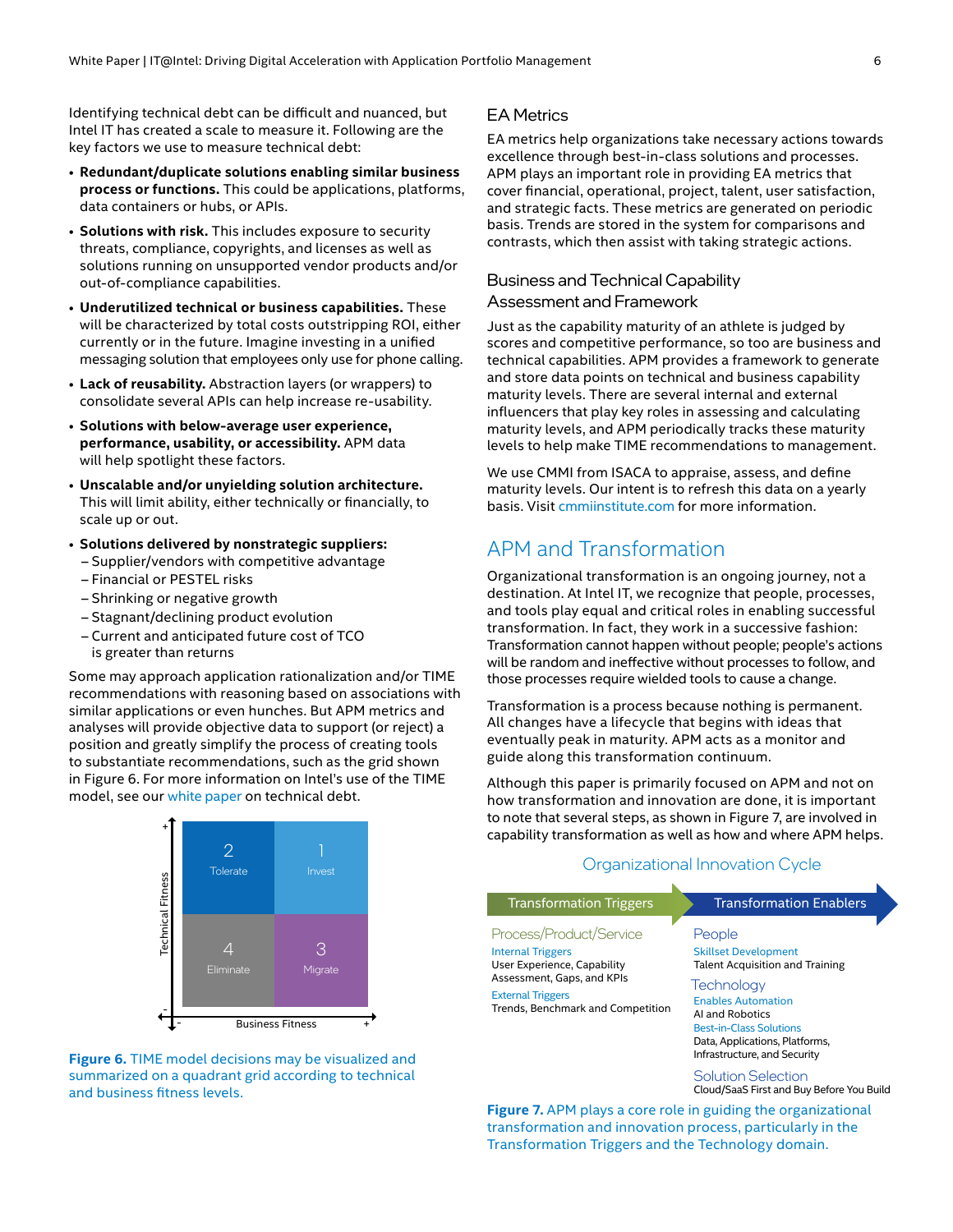## <span id="page-6-0"></span>Present and Future Results

Intel IT has made tremendous strides in bringing our APM framework into action, yet there's still lot to do, and we intend to expand its utility over time. Nevertheless, we have made many achievements, and intend to make more by implementing APM into our ongoing EA process. These accomplishments include:

- **Reduction of technical debt** through architecture simplification and innovation
- **Closer alignment of business strategy and goals,** which yields greater agility in addressing business demands
- **Ongoing maintenance and improvement** of Intel's various regulation compliance requirements
- **Efficiency improvement** through the ability to perform instant impact analysis
- **Greater balance and distribution of dependencies** across our suppliers and technologies
- **Greater visibility into business capabilities** via PESTEL and SWOT analyses
- A **well-integrated and interconnected system** across all IT assets, including business, data, applications, platforms, infrastructure, and technology components
- **Keeping applications and platforms current** while reducing technical debt through consolidating and standardizing existing processes and solutions
- **Consolidating supplier/technology spends** and contractual obligations while mitigating security risks and exposure for Intel's software assets

## Next Steps

As described in the introduction, Intel IT has extended the core APM functionality of cataloging and quantifying applications and their attributes by embedding additional features around managing various elements, such as strategies, objectives, trends, business and technical capability assessments, and SWOT/PESTEL analytics. Over time, these data points will progressively be mapped to other IT assets. The integration of these tools will provide us with a comprehensive view of our portfolio landscape.

To ensure the APM system's data quality and completeness, we have implemented role-based approvals to complete the registration and lifecycle management of our IT assets, including several other key data points that feed decisionmaking activities. Our APM system manages these roles and responsibilities within our enterprise workflow engine. Table 4 highlights these positions and their associated tasks.

#### **Table 4.** New Intel APM Governance Roles

| Role                                          | <b>Responsibility</b>                                                                                                                                                                                    |
|-----------------------------------------------|----------------------------------------------------------------------------------------------------------------------------------------------------------------------------------------------------------|
| <b>Application or</b><br><b>Product Owner</b> | Responsible for the end-to-end lifecycle of the<br>application (IT asset)                                                                                                                                |
| <b>Solution Architect</b>                     | Certify and/or attest data entered by product<br>owner. Examples include: TIME, pace layering,<br>hosting information, data classification, tier<br>support, technology mapping, and platform<br>mapping |
| <b>Business Architect</b>                     | Ensure data mapping to business processes,<br>capabilities, strategies, goals, objectives, trends,<br>and KPIs                                                                                           |
| <b>Data Architect</b>                         | Ensure IT asset mapping to data objects for<br>information flow/architecture                                                                                                                             |

Ideally, all Intel® technologies would qualify for investment, but reality dictates that some solutions become obsolete. We will try to integrate the lifecycle management of these technologies with industry-led technology roadmaps and lifecycle solutions. This integration will help us with visibility into end-of-life and end-of-support for several technologies. Combined with our APM framework, this integration will also provide insights into security vulnerabilities that could be identified by external or internal sources.

We intend to use APM as an essential tool to give business leaders control. This will help them make strategic decisions based upon business and technical capability maturity levels along with various data facts related to costs, business value, strategic importance, and criticality. Intel has an extensive portfolio of assets owned and managed by the business units. Intel has also prioritized the need to drive efficiencies and reduce costs by consolidating ownership and driving an accurate inventory of all software, hardware, and network assets while reducing non-IT asset-managed cyber risk.

Ultimately, our end goal with APM is to provide a one-stop shop for the metrics and data our organization needs to make fast, effective, transformative strategic decisions while making these data and metrics available for integration with other business or IT tools.